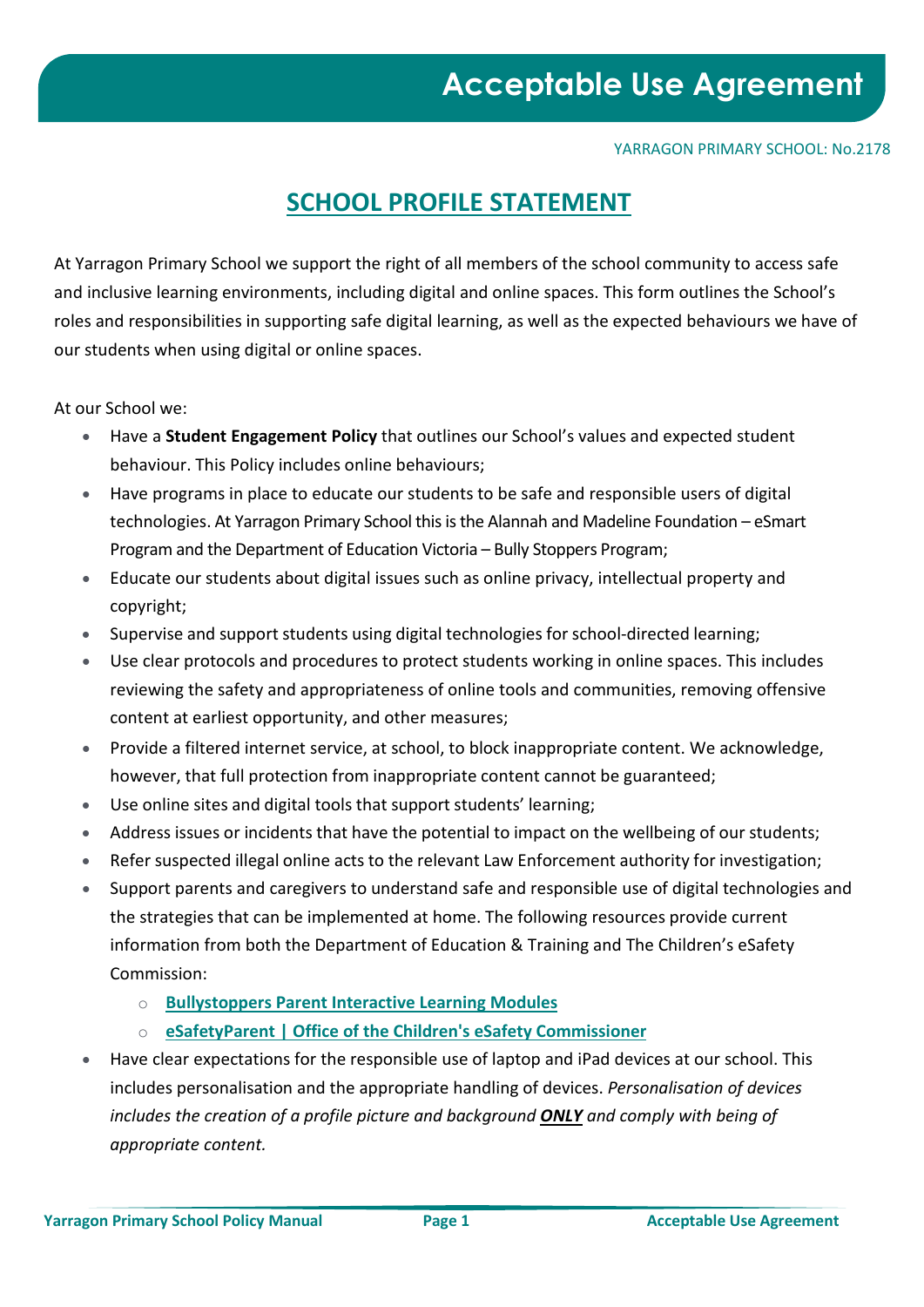YARRAGON PRIMARY SCHOOL: No.2178



### **Yarragon Primary School is an eSmart School.**

### **What is eSmart Schools?**

eSmart Schools, an initiative of the Alannah & Madeline Foundation, helps teachers, librarians and the greater community to best manage cyber risks, bullying and cyber bullying issues so students feel safer and supported.

It is a Framework that sits across the entire community – teachers, students, parents and the library community.

eSmart Schools is a long-term change program designed to educate, track, monitor and prevent bullying and cyber bullying. eSmart Schools and Libraries are tailor-made and designed to effect change in that specific environment.

eSmart Schools also supports schools and libraries to embrace the benefits of technology while reducing children's' exposure to cyber risks, such as cyber bullying, online sexual predation, sexting, identity theft and fraud.

### **CYBERBULLYING:**

Cyberbullying is when a child is tormented, threatened, harassed, humiliated, embarrassed or targeted by another child using the Internet, mobile phone, instant messaging, e-mail, chat rooms or social networking sites such as Kik, Facebook, Snapchat, TikTok and Twitter or other type of digital technology.

#### *Cyberbullying is generally not a one-time communication, unless it involves a death threat or a credible threat of serious bodily harm***.**

Safe and responsible behaviour is explicitly taught at our school and parents/carers are requested to reinforce this behaviour at home.

#### *Students are advised to report an incident if:*

- *they feel that the welfare of other students at the school is being threatened*
- *they have experienced an incident of Cyberbullying*
- *they come across sites which are not suitable for their school*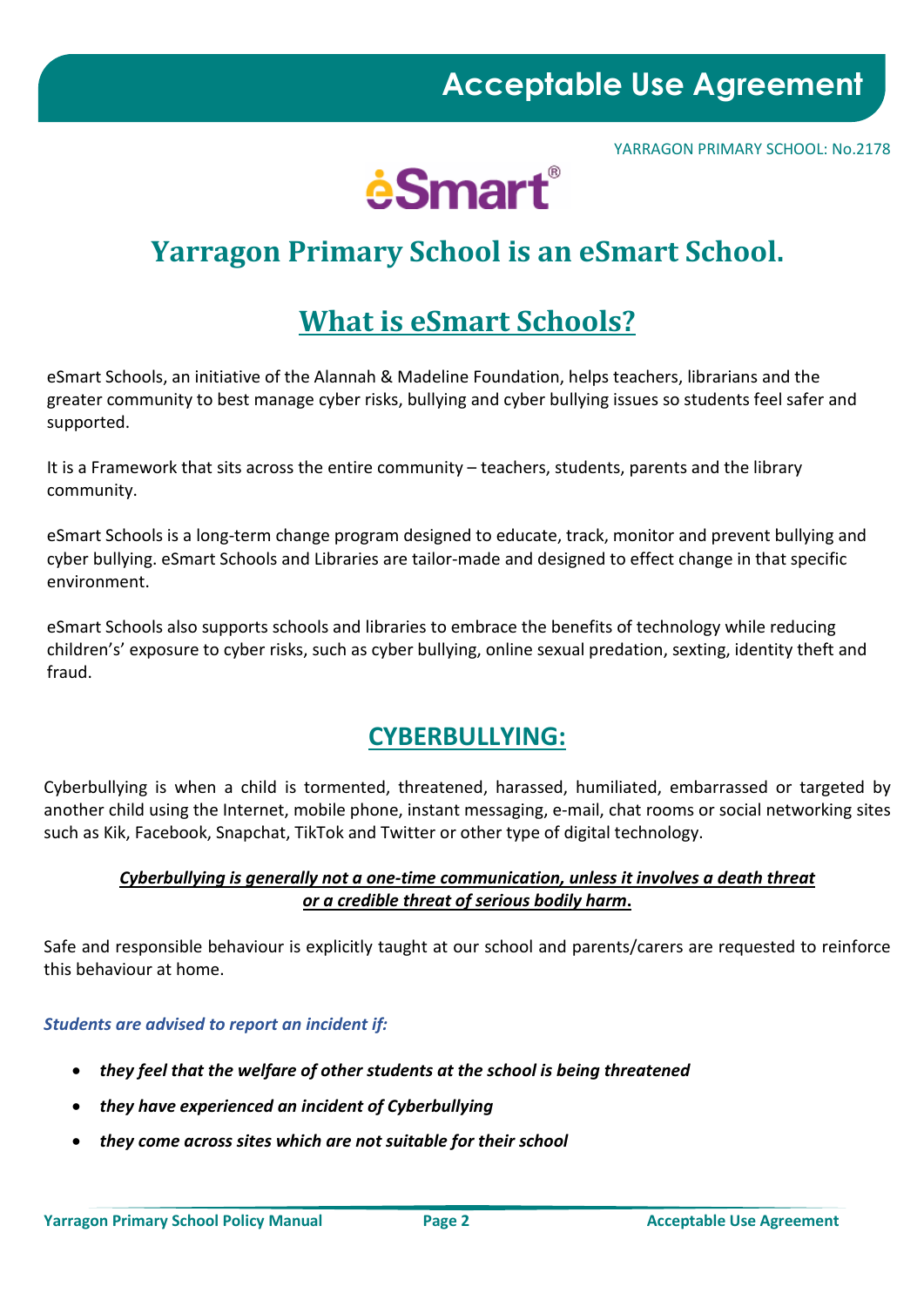YARRAGON PRIMARY SCHOOL: No.2178

- *someone writes something they don't like, or makes them and their friends feel uncomfortable or asks them to provide information that they know is private*
- *they accidentally do something which is against the rules and responsibilities they have agreed to.*

#### *Your concerns will be taken seriously.*

*All incidents of Cyberbullying must be referred to a classroom teacher or Principal. Any student who does not follow the rules of the Acceptable Use Agreement will lose their computer privileges for a length of time as decided appropriate by the Principal and teacher. Parents will be notified of any breach of this agreement and will be notified if computer privileges are suspended.*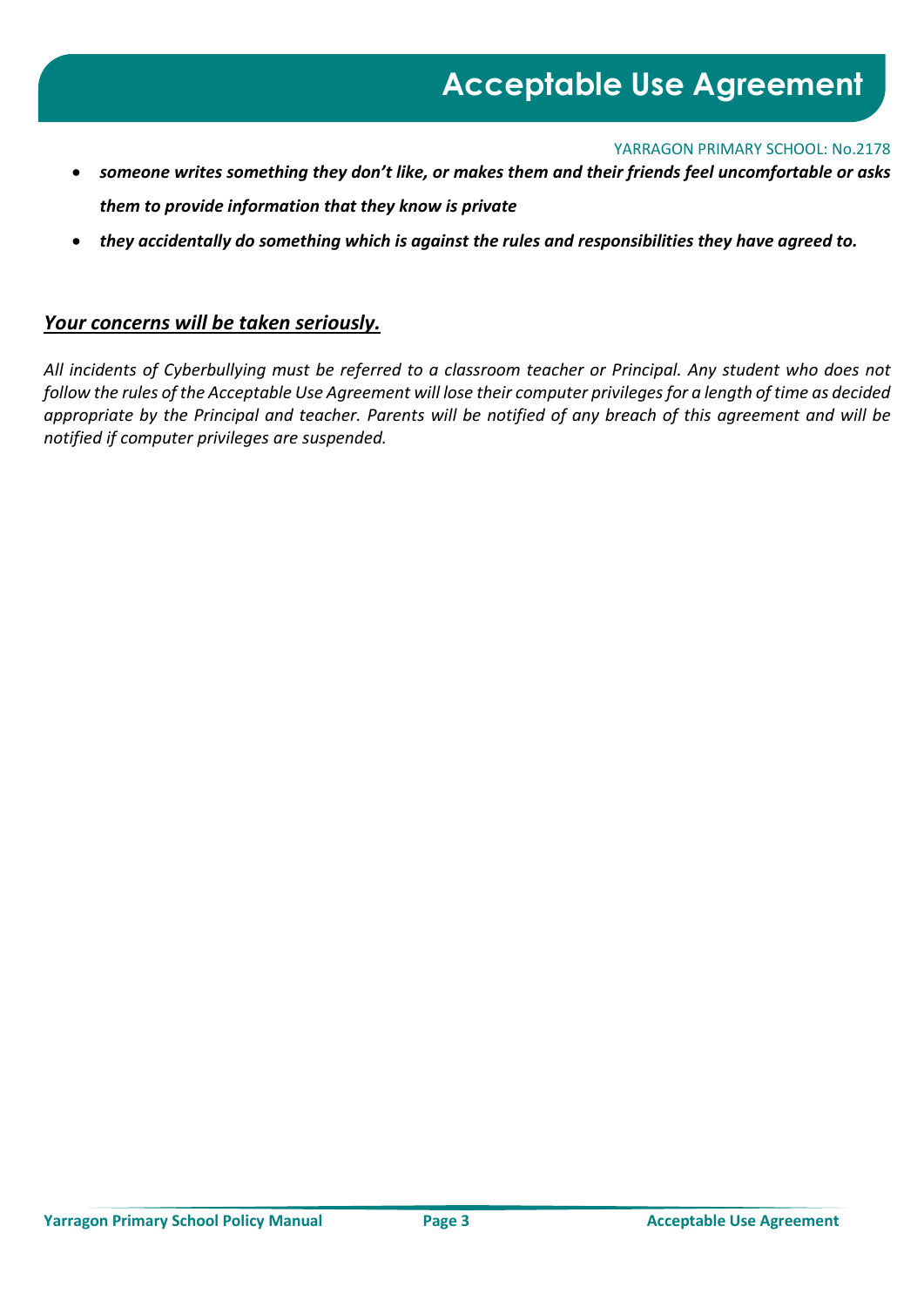#### YARRAGON PRIMARY SCHOOL: No.2178

### **STUDENT DECLARATION**

When I use digital technologies, I **communicate respectfully** by:

- always thinking and checking that what I write, or post is polite and respectful
- being kind to my friends and classmates and thinking about how the things I do or say online might make them feel.
- not sending mean or bullying messages or forwarding them to other people.
- creating and presenting my own work, and if I copy something from online, letting my audience know by sharing the website link to acknowledge the creator.

When I use digital technologies, I **protect personal information** by being aware that my full name, photo, birthday, address and phone number is personal information and is not to be shared online. This means I:

- protect my friends' information in the same way
- protect my passwords and don't share them with anyone except my parent
- only ever join spaces with my parents or teacher's guidance and permission
- never answer questions online that ask for my personal information
- know not to post three or more pieces of identifiable information about myself.

When I use digital technologies, I **respect myself and others** by thinking about what I share online. This means I:

- stop to think about what I post or share online
- will not share or post the link (or password) to video conferencing meetings, with othersoffline in public communications or online on public websites or social media forums
- use spaces or sites that are appropriate, and if I am not sure I ask a trusted adult for help
- protect my friends' full names, birthdays, school names, addresses and phone numbers because this is their personal information
- speak to a trusted adult if Isee something that makes me feel upset or if I need help
- speak to a trusted adult if someone is unkind to me or if I know someone else is upset orscared
- don't deliberately search forsomething rude or violent
- turn off or close the screen if I see something I don't like and tell a trusted adult
- am careful with the equipment I use and follow the school's guidelines for use of devices.

At school we/I have:

- discussed ways to be a safe, responsible and ethical user of digital technologies.
- presented my ideas around the ways that I can be a smart, safe, responsible and ethical user of digital technologies.
- discussed the expectations for the use of digital devices including personalisation and care.

I will use this knowledge at school and everywhere I use digital technologies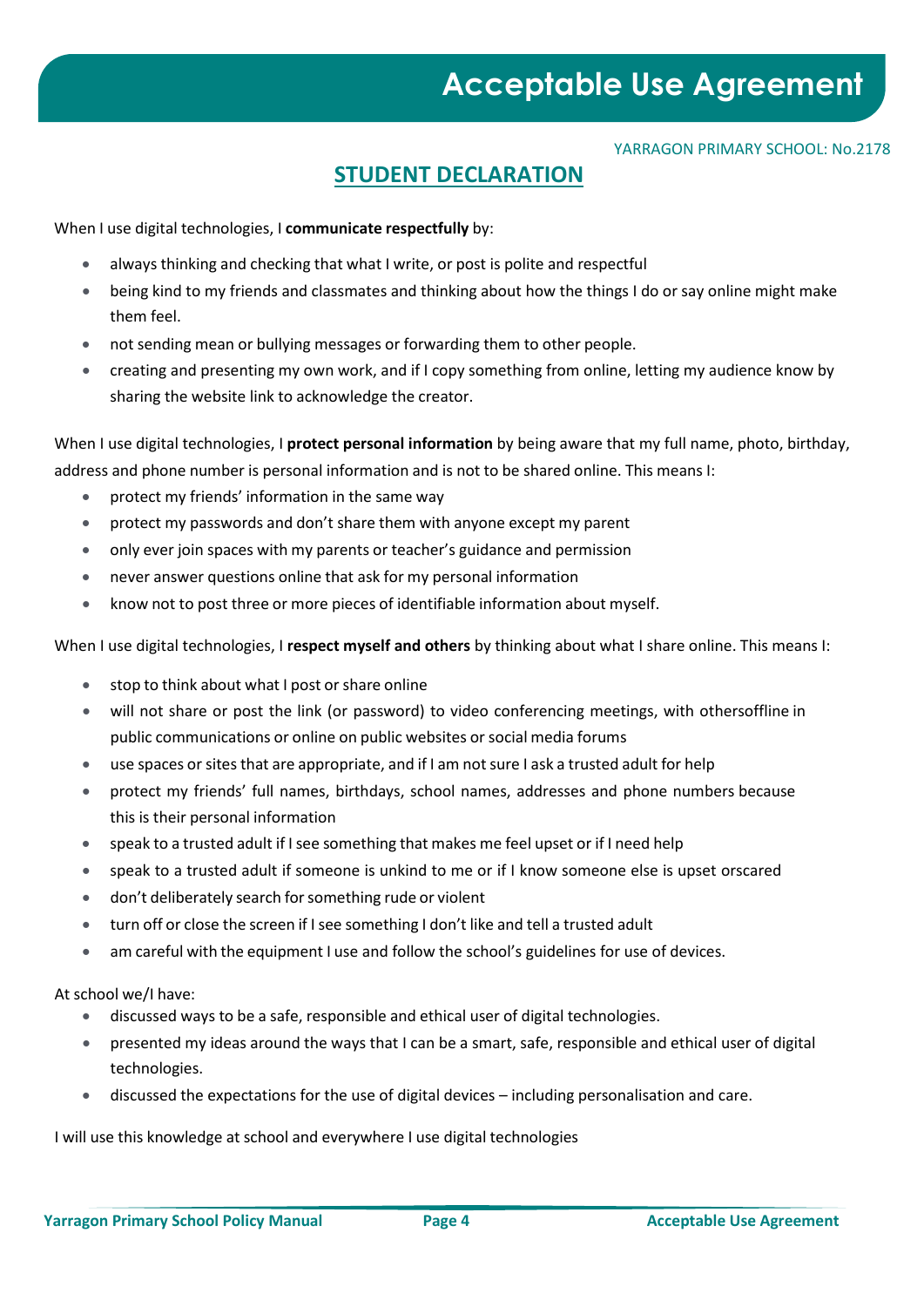YARRAGON PRIMARY SCHOOL: No.2178

**STUDENT AGREEMENT**

# **STUDENT AGREEMENT**

**acknowledges the commitment of**

**to being a polite, safe, responsible and ethical user ofdigital technologies.**

As a student I continue to learn to use digital technologies safely and responsibly. I will ask a trusted adult for help whenever I am unsure or feel unsafe.

Student Signature **Principal/Teacher Signature** Principal/Teacher Signature